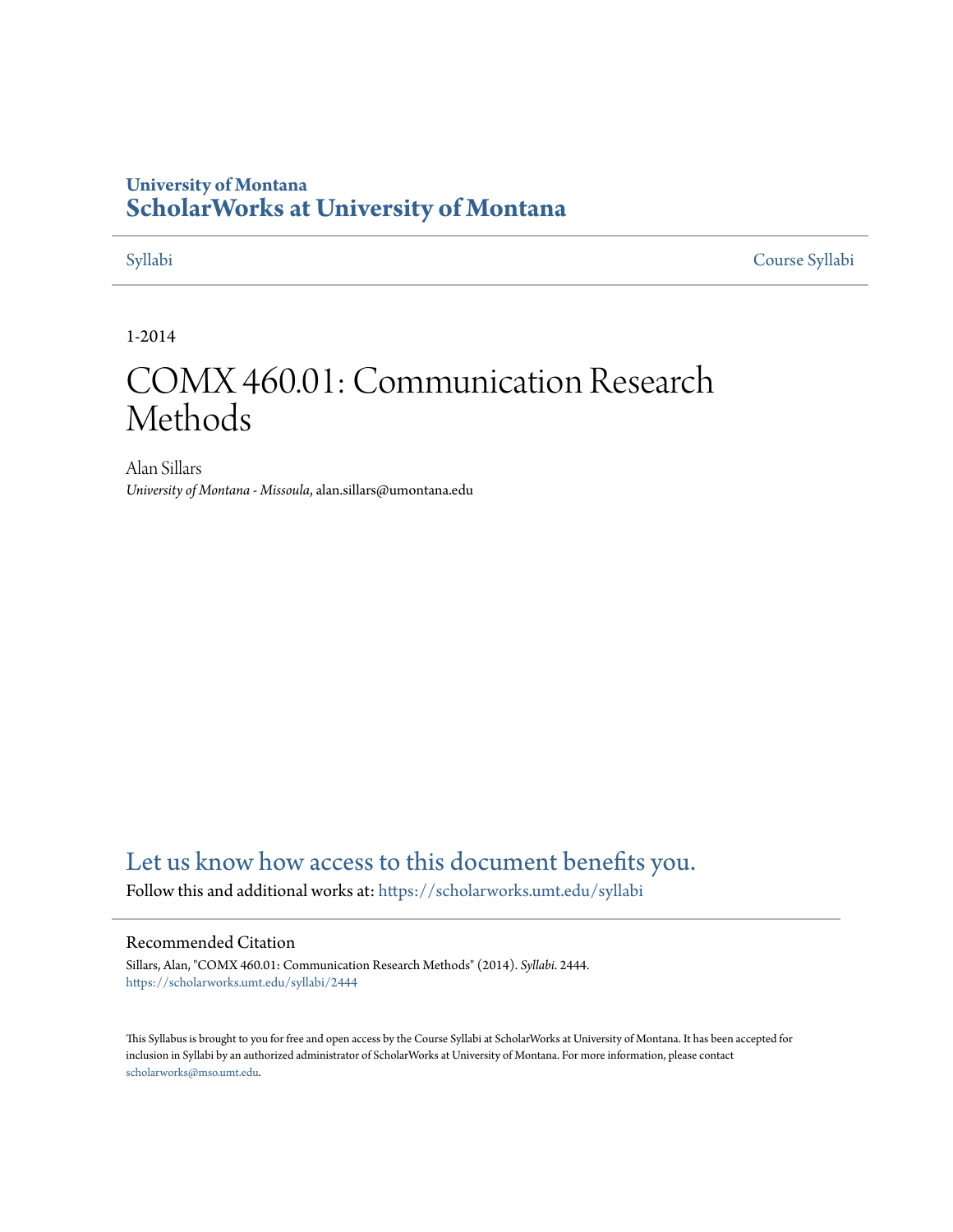### **Communication Studies 460, Communication Research Methods Spring, 2014**

Alan Sillars

LA 345, 243-4463 e-mail: alan.sillars@mso.umt.edu office hours: M 11-1; WF 10:10-11, or by appointment (use email please)

#### **Text**

Baxter, L. A. & Babbie, E. (2004). *The basics of communication research*. Belmont, CA: Wadsworth.

#### **Course description**

This course will introduce you to the process of doing social research. Class members will learn how to gather, analyze, and report research data. A variety of methods used in communication research will be introduced, including surveys, experiments, and content analysis. Although both qualitative and quantitative methods are used in communication research, this course will be primarily concerned with quantitative methods. To get practical experience, you will form a research team with other class members and pursue your own research project.

#### **Co-requisites**

A course in statistics is required as a prerequisite or co-requisite for this class. The second half of the course assumes basic knowledge of statistical concepts.

COMM 461 (Research Seminar) must be taken for 1 credit as a co-requisite to COMM 460. COMM 461 is the lab for COMM 460 and will be devoted to group research projects.

#### **COMM 461 MEETS IN SOCIAL SCIENCE 258**

#### **Course Objectives**

- To understand the reasoning behind social and communication research.
- To learn to phrase questions so that they can be answered through research.
- To understand ethical issues in conducting research.
- To acquire a repertoire of data-gathering techniques and knowledge of how to use them appropriately.
- To learn to apply basic statistical concepts to the interpretation of data.
- To learn how to use computer software for data analysis.
- To learn how to report findings accurately and effectively.
- To become more appreciative and critical readers of research.
- To execute your own study and produce a report that provides useful information.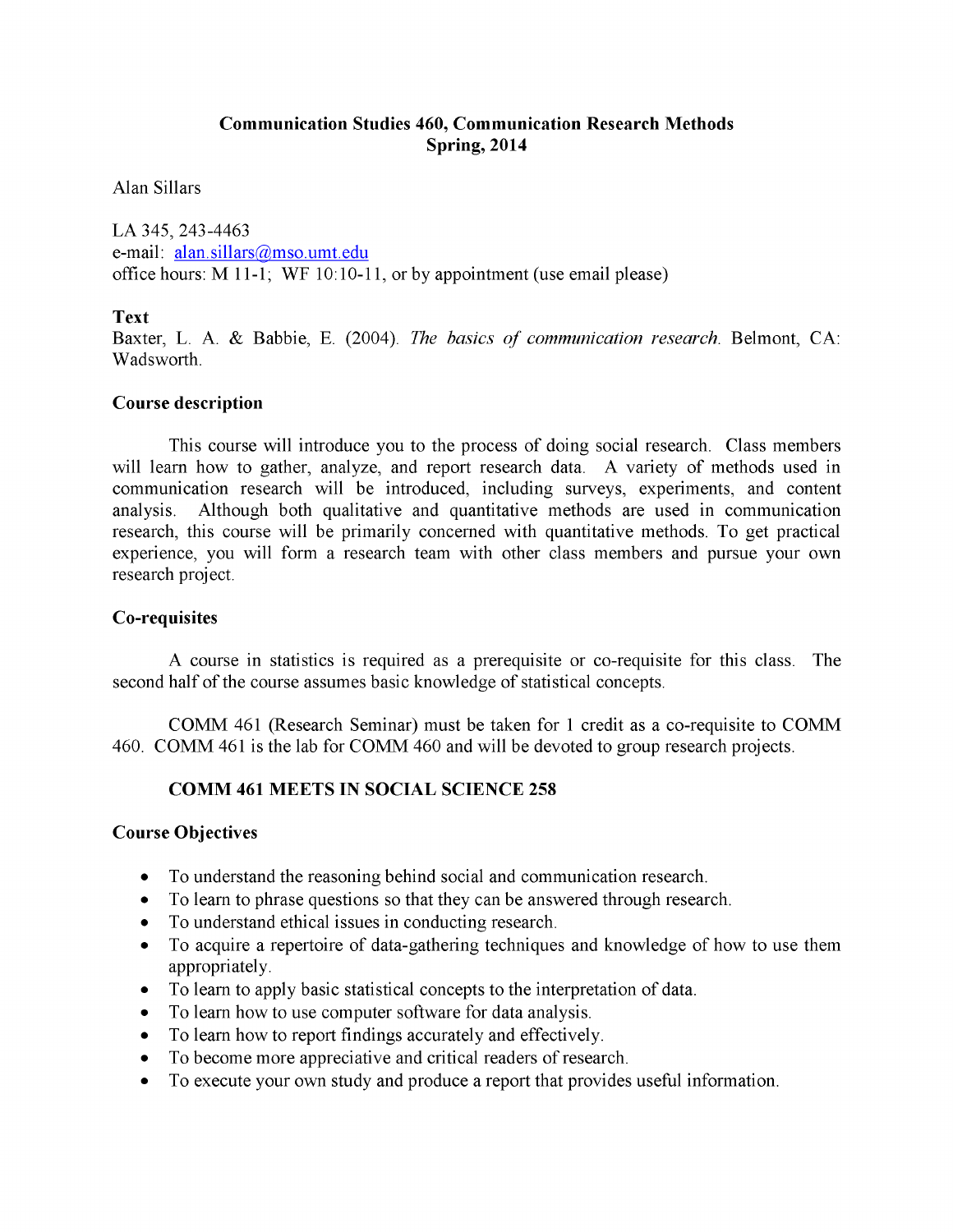#### **Sequence of Topics and Readings**

| Exam 1 Readings:               |                                 |
|--------------------------------|---------------------------------|
| Foundations of social research | chapters 1, 2 (p. 32-43), 4     |
| Research ethics                | chapter 5                       |
| Measurement                    | chapter 6 (p. 107-121)          |
| Questionnaire construction     | chapter 8 (p.166-187)           |
| Exam 2 Readings:               |                                 |
| Reliability and validity       | chapter 6 (p. 121-128)          |
| Sampling                       | chapter 7 (p.132-140; 148-163)  |
| Survey design                  | chapter 8 (p.187-200)           |
| Qualitative research           | chapter 13-14                   |
| Exam 3 Readings:               |                                 |
| Data analysis/Statistics       | chapters 7 (p. 141-147), 11, 12 |
| Content analysis               | chapter 10                      |
| Experiments                    | chapter 9                       |
|                                |                                 |

#### **Requirements**

There will be three exams on the lectures and readings and a group project. The exams will be non-cumulative and will cover lectures and the readings in the textbook. In addition, class members will carry out a research project in small groups. Groups will present their project to the rest of the class at the end of the semester. A written report of the project is due during final exam week. An individual grade will be assigned for group project work based on the quality of the project and anonymous evaluations of your work from other group members.

You will receive a separate grade for COMM 460 and COMM 461. Grades will be will be assigned using the +/- system and will be computed based on the following formula:

COMM 460: exam  $\#1 = 100$  points exam *#2 =* 100 points exam  $#3 = 100$  points group project work  $=100$  points

COMM 461: group project work and attendance  $= 100\%$ 

Consistent and prompt attendance is essential in COMM 461 so that groups can get project work done. **Your grade will go down if you miss classes or come late.** Groups will also have one weekly out-of-class meeting to work on projects. Again, consistent and prompt attendance is essential at these meetings and will be evaluated based on group evaluations.

#### **Dates and Deadlines**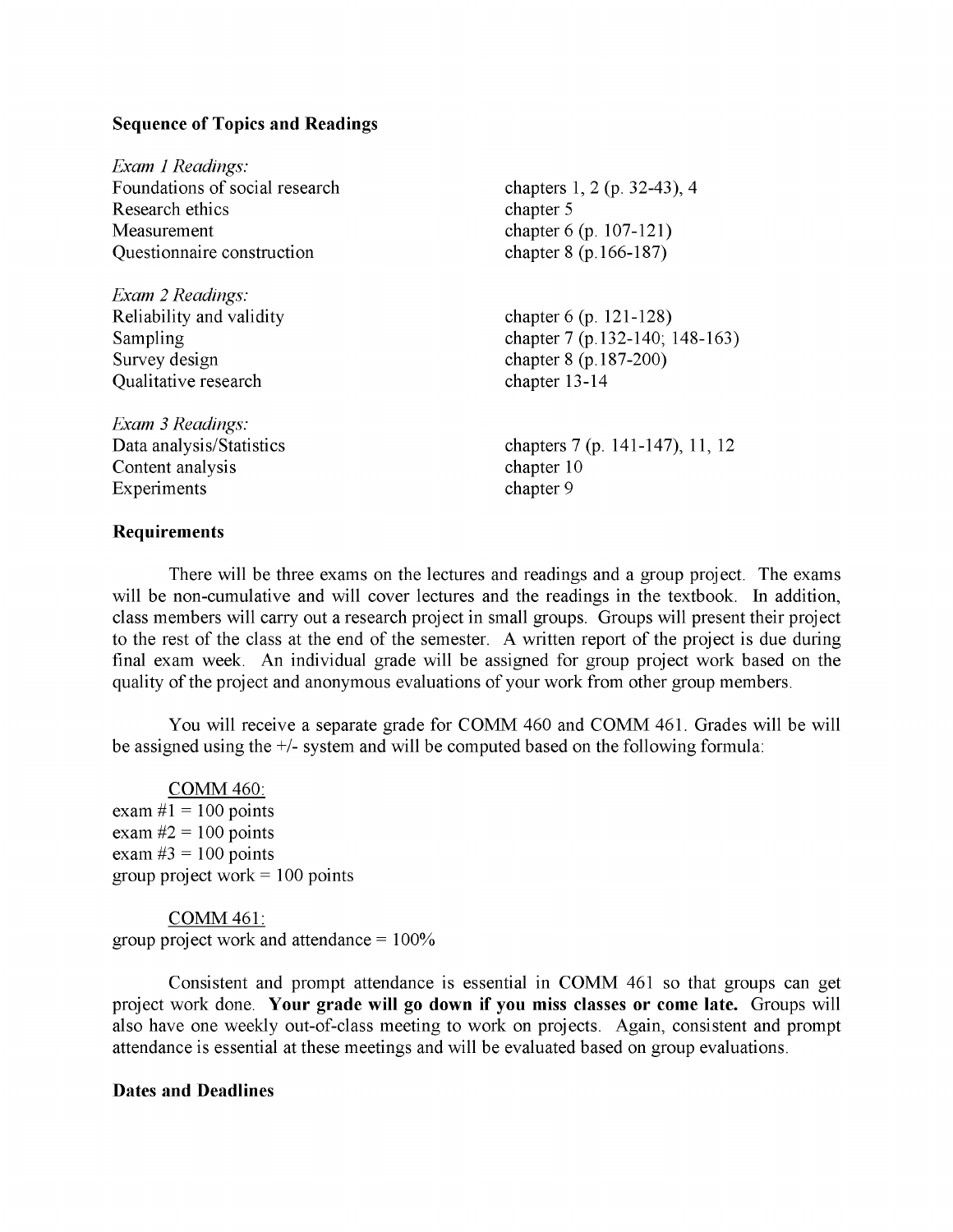| Fri., Feb. 21:                          | Partial project prospectus due                                                                      |
|-----------------------------------------|-----------------------------------------------------------------------------------------------------|
| Wed., Feb. 26:                          | Exam $#1$                                                                                           |
| Wed., Mar. 12:                          | Full project prospectus due                                                                         |
| Fri., Mar. 21:                          | Revised prospectus due (first half of report – "introduction"<br>and methods")                      |
| Wed., Mar. 26:                          | Exam $#2$                                                                                           |
| Wed., Ap. 30:                           | Exam $#3$                                                                                           |
| Wed., May 4:                            | Second half of report due ("results" and "conclusions")                                             |
| Wed., May $7$ :                         | Group reports begin                                                                                 |
| Thurs., May 15 $(10:10 \text{ a.m.})$ : | Group reports conclude<br>Final, revised report due (submit electronic copy to my<br>email address) |